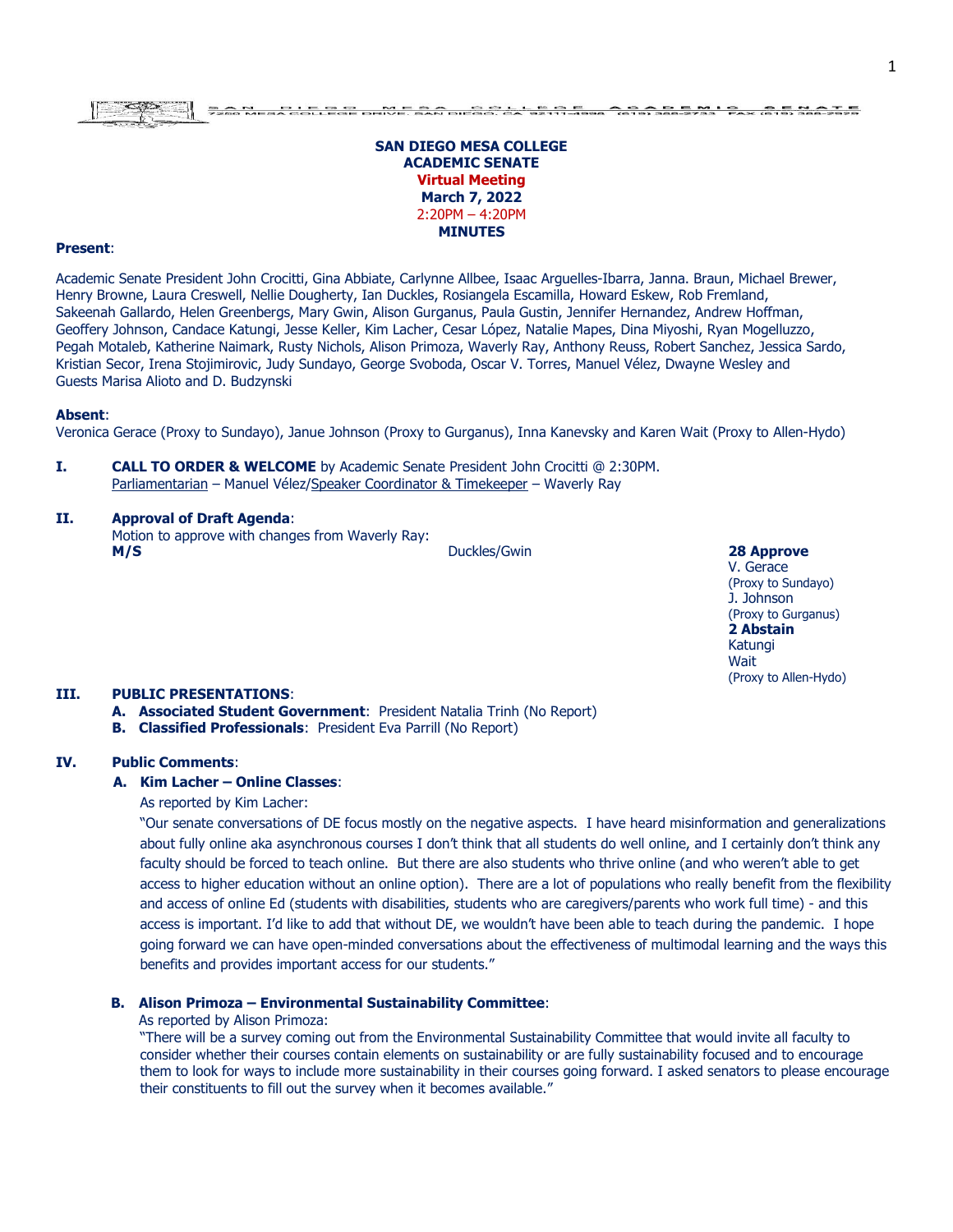V. Gerace (Proxy to Sundayo) J. Johnson (Proxy to Gurganus) **6 Abstain** Arguelles Ibarra Brown J. Johnson (Proxy to Gurganus) **Duckles** Primoza Wait (Proxy to Allen-Hydo)

# **VI. Guest**:

- **A. Dean Brian Weston – Proposed Changes to Distance Education (DE) Terminology**: (Presentation: [LINK\)](https://www.sdmesa.edu/about-mesa/governance/academic-senate/Student%20DE%20Class%20Terminology%20-%20Mesa%20AS.pdf) Mesa Academic Senate Class Schedule Survey: [LINK](https://forms.office.com/r/jqQcB4eiGP)
	- 1. We want to align Distance Education course modality across the district.
	- 2. Top Four (4) Course Modalities:
		- a. Face to Face:
		- b. Fully Online:
		- c. Partially Online or Hybrid:
		- d. HyFlex:
			- Approximately 40 HyFlex sections are offered in our district this semester.
			- The decision is based on Student preference.
			- Students can decide whether they want to attend each class session face to face or online.
				- Please contact the Mesa College IT Department if you are interested in teaching in the HyFlex Modality. You will need a specialized camera that films 360 degrees around the room.
			- Alison Primoza said HyFlex works for department meetings, but it does not work for Languages classes.
			- Paula Gustin said San Diego Mesa College does not have a comprehensive technology plan.
				- Our classrooms and Faculty offices do not have up to date technology to conduct HyFlex classes.
			- Andrew Hoffman said we do not have the funding necessary to equip our classrooms with the technology necessary to hold HyFlex classes.
				- Will funding be available to update the technology equipment in San Diego Mesa College classrooms?
			- Dean Brian Weston reported the state of California will require our district to inform our Students about all the equipment they need to have available to them in order to register for a HyFlex class.
	- 3. President John Crocitti asked about notifications to online Students who need to take exams for their online classes on campus.
		- a. Dean Brian Weston reported Student Services is working on a way to flag the requirement.
			- Students need to be notified of the dates that they are required to come to campus.
				- The dates would be entered in the class schedule for the class.
	- 4. Please send your comments to Dean Brian Weston and Cara Smulevitz.

# **VII. Reports**:

# **A. Committee Reports**

- 1. Senate Executive Committees:
	- a. Academic Affairs Committee: Chair Oscar V. Torres
		- As reported by Oscar V. Torres:

"The Academic Affairs committee met on February 28th, 2022. Items discussed included data from our "assessing the need for a testing center on campus" survey. Overall, we had118 respondents and the committee thanks all faculty who participated. Survey results and data interpretation will be presented at the next Senate meeting. The committee also finalized a resolution to update our Senate constitution and create a Library Advisory committee. Other items of discussion included AP 7170 and the possible implications of this policy and the need for an Elections Committee for the Senate. Topics for our next meeting include the structure of subcommittees under the Senate and their reporting procedures. Our next meeting is on March 14<sup>th</sup>, 2022 at 4:15 pm."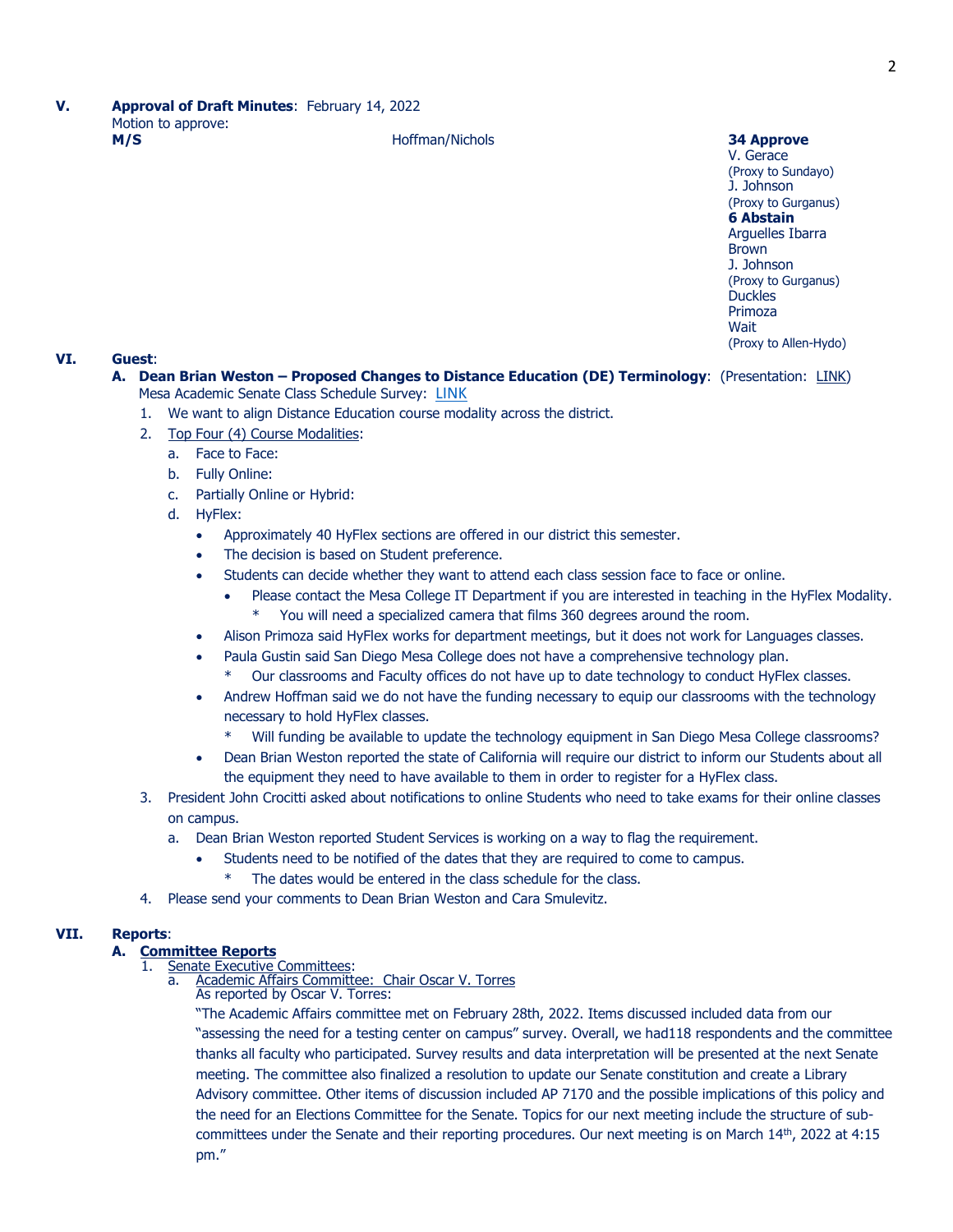- b. Professional Advancement Committee (PAC): Chair Janna Braun (No Report)
- c. Committee of Chairs (COC): Chair of Chairs Paula Gustin As reported by Paula Gustin:

"The February 23<sup>rd</sup> discussion centered on planning for fall 2022. Chairs will work with their Deans to determine the best approach for managing enrollment. Chairs seem to agree that planning for fall needed to take into account enrollment losses as oppose to planning for to pre-pandemic levels. Challenges that will be faced are deciding the modality and number of courses to be offered. There was discussion regarding how to schedule to minimize impact on faculty loads since there were many adjuncts that lost their assignments and full timers that lost their overload or had difficulty making load. There is concern on how to protect face to face course offerings with low enrollment. There is frustration regarding a lack of coordination of enrollment management at the District level. Also, there is concern about how the mandate for booster shots will affect enrollment. There is a lot of uncertainty.

There was a report from Jill Moreno Ikari representing the Enrollment and Strategic Management Workgroup stating that the group is applying for a Strategic Enrollment Management program from the State. Alison Primoza brought up the idea of allowing courses to have an environmental designation in the course schedule and language in the course outline if they have curriculum devoted to environmental issues. There is a Chairs Academy being planned on Evaluations that will be held in March 18th 1100AM -12:30PM. (FLEX ID# 11021) Zoom:<https://cccconfer.zoom.us/j/93861916770> (RSVP Form: <https://forms.gle/BE9JhvuebR2oWCVz5>"

- d. Curriculum Review Committee (CRC): Faculty Co-Chair Andrew Hoffman
	- Justin Estep is the new CRC Faculty Co-Chair.
	- We approved the NAIS course designation for Native American and Indigenous Studies.
	- The district wants to change the next Catalog Deadline to September 23rd this year instead of November.
		- The CRC would only have one fall 2022 meeting to approve catalog changes.
		- The district believes the change will have a positive impact on enrollment.
		- It will make it harder for Faculty to respond to industry changes.
		- Andrew would like to discuss the issue with members of the Academic Senate.
		- The change would not require any changes to Administrative Procedures or Board Policies.
		- \* It only requires approval from the district Curriculum Instructional Council (CIC).
	- Helen Greenbergs asked about Common Course Numbering.
		- Andrew Hoffman reported all California community colleges will have to have the same course numbers across all disciplines. (There may be impact on Academic Freedom. We may have to make our courses the same as every other community college in the state.)
- e. Program Review Committee (PRC): Acting Faculty Co-Chair Dina Miyoshi As reported by Dina Miyoshi
	- "Resource allocation committees (i.e., FHP, CHP, and BARC) are just about finished with their recommendations.
	- Nuventive has been recommended to the District as Taskstream's replacement for Mesa's Program Review platform."

# 2. Other Committees:

- a. The Committee for Diversity Action, Inclusion & Equity (CDAIE): Chair Judy Sundayo As reported by Judy Sundayo:
	- "CDAIE last met on 3-4-22, with 28 people attending. This month we join the entire campus in celebrating Women's History Month.
	- The Women's Studies Subcommittee announced a slate of events in recognition of Women's History Month. Please attend and invite your students.
	- The Marketing subcommittee announced the "Choose Love" student designed t-shirts should be received on campus by Friday.
	- The Personal/Professional Learning subcommittee met with Laura Gonzalez at Miramar as part of a Districtwide collaboration to develop a relationship with the Kumeyaay tribes, in concert with developing a Districtwide Land Acknowledgment.
	- The APIA subcommittee announced the re-evaluation of FILI 100 Intro to Filipino Studies at Mesa's campus (currently offered at Miramar); KAPWA Learning community is taking 9 students to the APIA Conference in Long Beach, April 6-8th. Katlin Choi will present on how APIA Learning communities may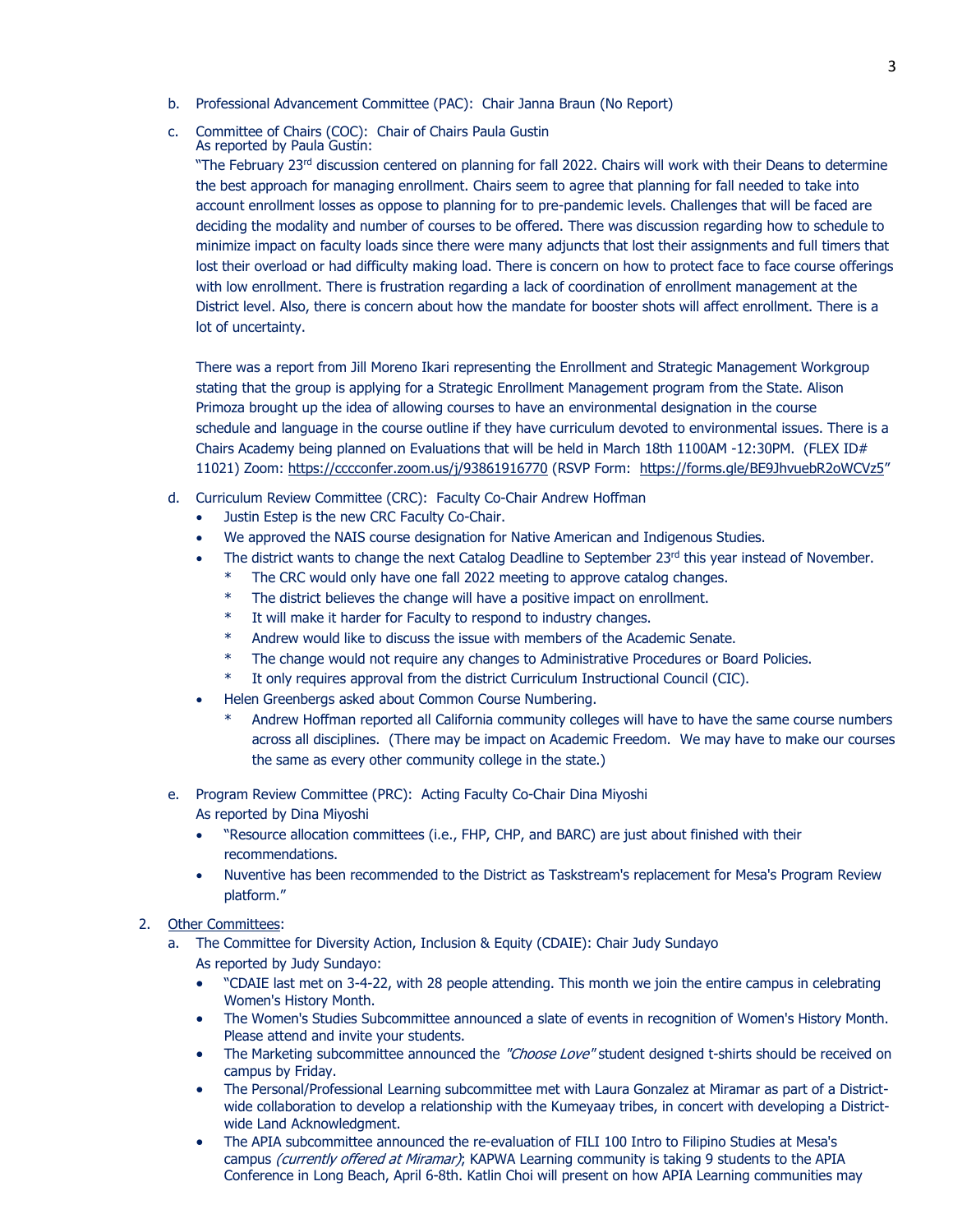represent 40 different sub-categories of APIA. Later in May, KAPWA students will present on topics of Social Justice at the 2nd Annual KAPWA Learning Community Event..

- The LGBTOIA subcommittee reported there will be a soft opening of the Pride Center this spring, with a grand opening in fall. The committee viewed the architectural rendering for the Center, designed by Robert Wong of the Architecture Dept. Regarding Gender Neutral Restrooms, only one has been identified on Mesa's electronic map at present; others will be input soon.
- There was continued discussion on identifying additional spaces for Lactation Rooms on campus, as well as the consideration of Lactation "Pods," There was also a student-initiated discussion on expanding this initiative to include a Family Resource Center.
- The Organizational subcommittee identified individuals to work with PIE on the DEI AUDIT. This subcommittee is also working on updating the Mesa College Diversity Webpage.
- CDAIE will be sending out a campus announcement on possible subjects open for "Adoption" by students, faculty and staff groups for Cultural Unity Week, April 11-15th, or other upcoming in April or May. These short 1-time events could include just inviting others to your class meeting to discuss a particular topic, view a short film, host a speaker or a panel of individuals on a certain topic, or any combination of the above. Please respond to the e-mail if your class or group is interested.
- CDAIE meets next on **Friday, April 8th, 2022** from 9 am 11 am. Anyone wanting to attend as a guest may send an e-mail to [jsundayo@sdccd.edu](mailto:jsundayo@sdccd.edu) for the Zoom link."
- b. Mesa Pathways Committee (MPC): Co-Coordinator Howard Eskew As reported by Howard Eskew:

"The MPC met on 02/23/2022 to discuss the data captured at Spring Convocation and the Spring MPC Retreat and to be formulating the goals and deliverables for the Data Coaches and Student Success Teams.

College of Continuing Education Workgroup (CE):

The workgroup has been creating the content for a webpage that will provide students with information, tools, and support services to make the successful transition from CE to Mesa College. We are looking forward to the workgroup presenting the webpage soon.

Onboarding and Career Exploration Workgroup (OCE):

The OCE workgroup is continuing its work on the Mesa View book, further refinements to the Mesa Journeys tool, and incorporating career exploration elements into both Outreach and CRUISE.

Student Success Teams Project Team (SST):

The SST project team is currently disaggregating all of the data collected from Convocation and the MPC Retreat. Other activities for the team include identifying core data metrics for the pilot and the composition of the pilot team.

Data Coaching Project Team:

The Data Coaching project team is working on disaggregating all of the data collected from Convocation and the MPC Retreat to aid informing the development of a data coaching handbook.

#### Technology Project Team:

The updating of course pages with program maps by the Communications Office continues.

Also, design work to develop unified visual representations of the Academic and Career Pathways (ACPs) on the Mesa College website continues. We look forward to seeing the end product for these.

#### Pathways Fellows:

Congratulations to the Pathways Fellows for receiving a second Student Engagement Innovation Grant. The funds will be used to encourage student participation in the SST development, the Student Leadership Summit, research projects, and various events.

The Fellows conducted a Student Leadership Summit with the main focus is to discuss how to improve financial literacy and areas of financial aid that students struggle with. Daisy Mosqueda, Financial Aid Specialist presented a workshop. Student leaders from the Peer Navigators, STEM Peer Navigators and The Stand discussed common questions and concerns that students have.

Under Fellow Lindy Mosque's leadership, the Fellows are coordinating with Financial Aid Director Gilda Maldonado and Campus Digital Communications Specialist Anabel Pulido to post and cross-promote deadlines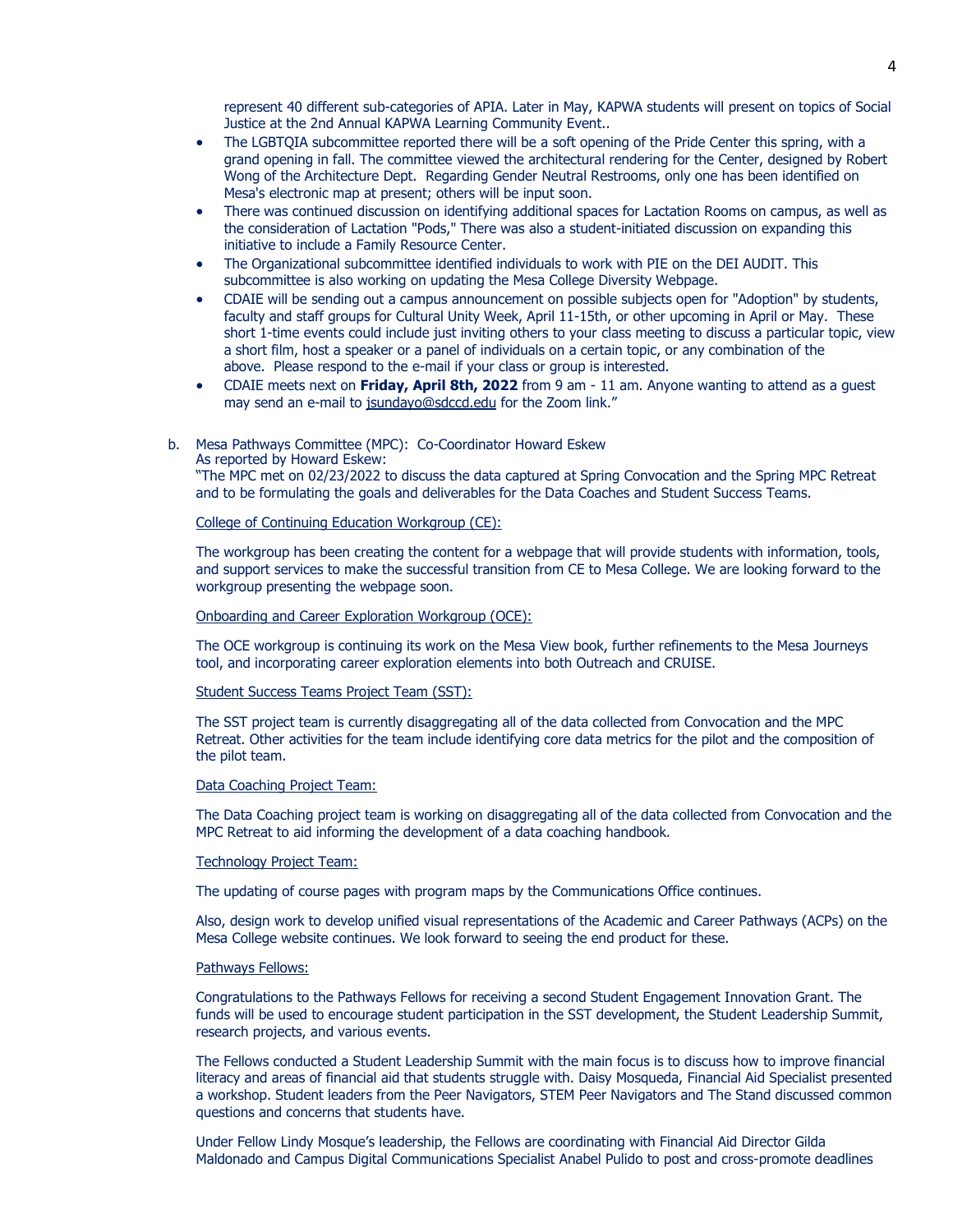and other financial aid information on social media, helping eliminate barriers and creating greater community with relevant posts students are drawn to.

The Fellows are also continuing to curate new Student Stories videos that capture current student and alumni educational journeys here at Mesa College.

#### Announcements:

The SOAA has been submitted prior to the March 1st deadline.

Thank you to everyone who shared their valuable input and direction in shaping the College's responses.

Call for Members: Pathways Workgroups and Project Teams: If you are interested in becoming involved in a Pathways workgroup or project team, please reach out to [MesaPathways@sdccd.edu.](mailto:MesaPathways@sdccd.edu)

Next MPC Meeting: Our next MPC Meeting is scheduled for Wednesday, March 9<sup>th</sup> from 12:45 - 2:15 pm.

To learn more about Mesa Pathways:<https://www.sdmesa.edu/mesa-pathways/> "

c. Other Committee Reports: None

# 3. Senate Executive Officer Reports:

- a. Vice President. Sakeenah Gallardo
	- Requests to Fill Faculty Committee Vacancies:
		- Please include the School/Discipline of Faculty Representation needed and the Days/Dates/Times of Committee Meetings with your request.
	- Request to fill Faculty Hiring/Screening Committee Positions:
		- Please include the School/Discipline of Faculty Representation needed and the Days/Dates/Times of Screenings with your request.
- b. Secretary: Waverly Ray (No Report)
- c. Treasurer: Mary Gwin (No Report)
- d. Senator at Large (1): Alison Gurganus (No Report)
- e. Senator at Large (2): Pegah Motaleb (No Report)
- f. Immediate Past President: Manuel Vélez
	- The next Academic Senate for CA Community Colleges (ASCCC) Area D meeting is March 19<sup>th</sup>. (Area D. Representative Latonya Parker will send information for the meeting.)
	- The Spring 2022 ASCCC Plenary Session is in April [\(LINK\)](https://asccc.org/events/april-7-2022-900am/2022-spring-plenary-session-hybrid-event)
	- There are 20 [resolutions](https://asccc.org/resources/resolutions) for consideration during the spring 2022 plenary session.
		- Please contact Manuel if you want to submit a resolution. Resolutions can be submitted through the Area D meeting.)
	- Spring 2022 ASCCC Election:
		- Manuel Vélez will run for another two-year term for the South Representative position and the ASCCC Vice President position.
	- Geoff Johnson reported Adjuncts in the state have reported that they do not have access to Academic Senate representation in community college.
		- Manuel Vélez reported he would support Adjunct Representation for all levels of Faculty Leadership and the ability to work with the ASCCC.
	- Please send your questions to Manuel Vélez.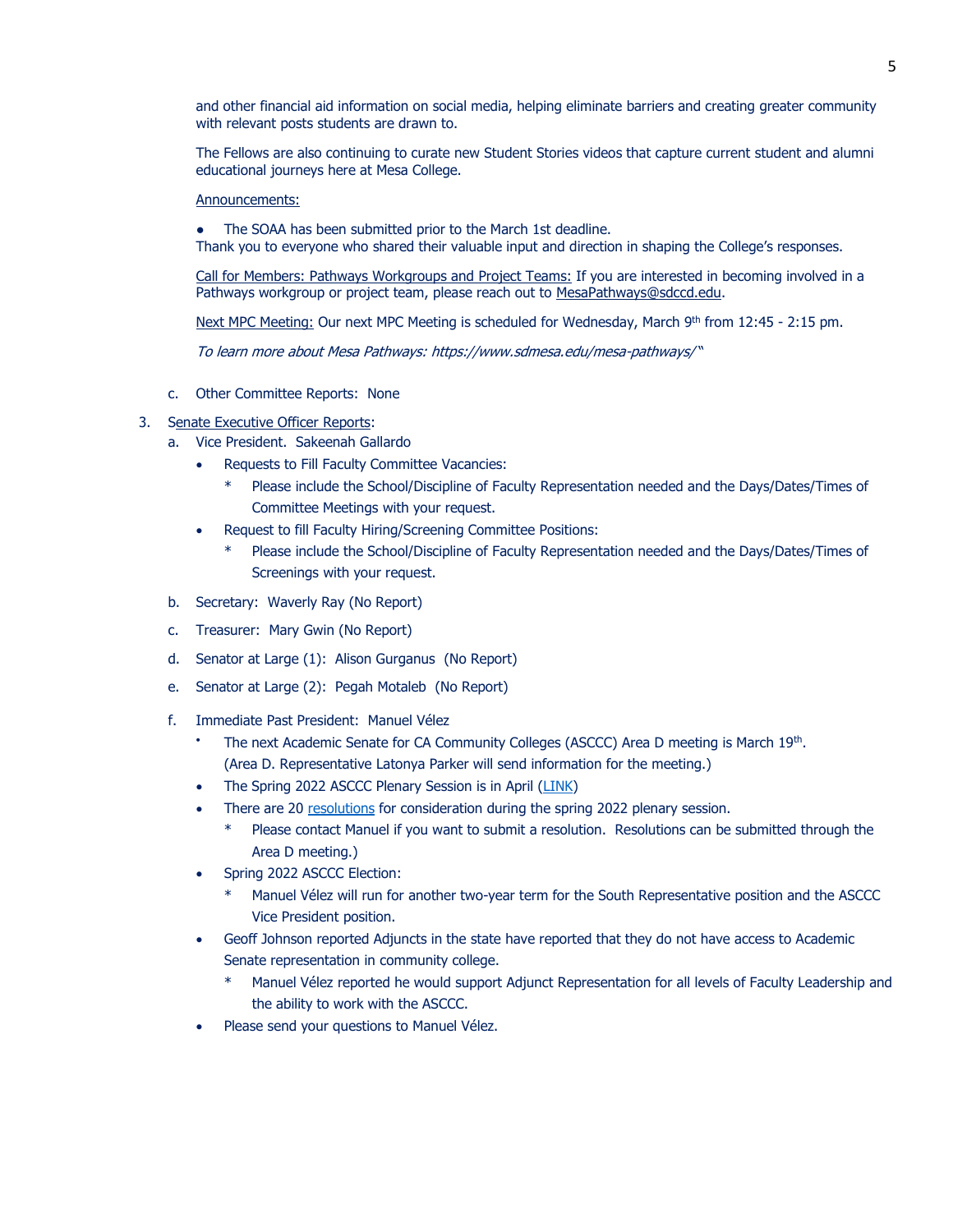- i. President: John Crocitti
	- All four (4) Academic Senate Presidents met with Vice Chancellor Susan Topham.
	- PeopleSoft Alerts are only going to the Counseling Department.
		- DSPS may receive alerts for their Students too. (It is a one way communication and the sender does not receive a response.)
	- Faculty have to provide Add Codes to all Students they add to their class.
	- Students on Wait Lists may not know that they were added to the wait list for a class.
	- All Students need the Add Code to add a class.
	- Pass/No Pass Petition adhere to the class withdrawal deadline. [\(LINK\)](https://www.sdccd.edu/students/college-policies/pass-no-pass-grading-policy.aspx)
	- Irena Stojimirovic reported her husband teaches at UCSD and UCSD has had discussions about San Mesa College's Students' ability to petition for Pass/No Pass until the last day of class.
	- Vice Chancellor Susan Topham recommends that the autonomy of each campus should be preserved.
		- Each campus determines the size of their own Wait Lists and when to add another class.
		- \* Hands-off for what percentage of classes can be online.
		- \* Issues should be addressed at Discipline Meetings each semester.
		- \* The Articulation Officers were not present for the meeting.
		- \* CRC Faculty Co-Chair Andrew Hoffman said Articulation Officers should be part of the conversation.
		- \* Judy Sundayo said Pass/No Pass deadlines are always well before the end of the semester. (It is today for spring 2022.)
		- \* President John Crocitti reported Students are allowed to petition after today.
		- Alison Primoza said this allows the Student to game the system. (We want Students to try to do their best. Where is the leadership? I do not want our enrollment to go down because our sister colleges are doing their own thing. We need coherent messaging from all three (3) sister colleges.)
		- The district wants to respect each college's independence.
		- Chair of Chairs Paula Gustin said we need the district to step in when the three (3) sister colleges cannot come to an agreement.
		- Rob Fremland said Discipline Deans can have the conversation. (Some disciplines work better online than others. The issue of having aligned curriculum affects all three colleges.)

### **VIII. New Business**:

# **A. Academic Affairs Committee – Campus wide Test Proctoring Center Faculty Survey Data**: Torres

1. Oscar will report on the data from the Faculty Survey to the Academic Senate.

### **B. Brown Act/AB 361 Flow Chart**: Ray

- 1. The Brown Act/AB 361 document was prepared to help clarify the decisions and constraints about Academic Senate meeting modalities.
	- a. It is informational only.

### **C. Reconsideration of the State of Emergency Circumstances (AB361)**: Crocitti

1. Continue to hold Academic Senate meetings via Zoom for up to 30 additional days.

Motion to move the item to the March  $21<sup>st</sup>$  meeting as "Old Business" for discussion and potential vote:

**M/S** Nichols/Duckles **39 Approve**

V. Gerace (Proxy to Sundayo) J. Johnson (Proxy to Gurganus) **1 Disapprove Creswell 1 Abstain Wait** (Proxy to Allen-Hydo)